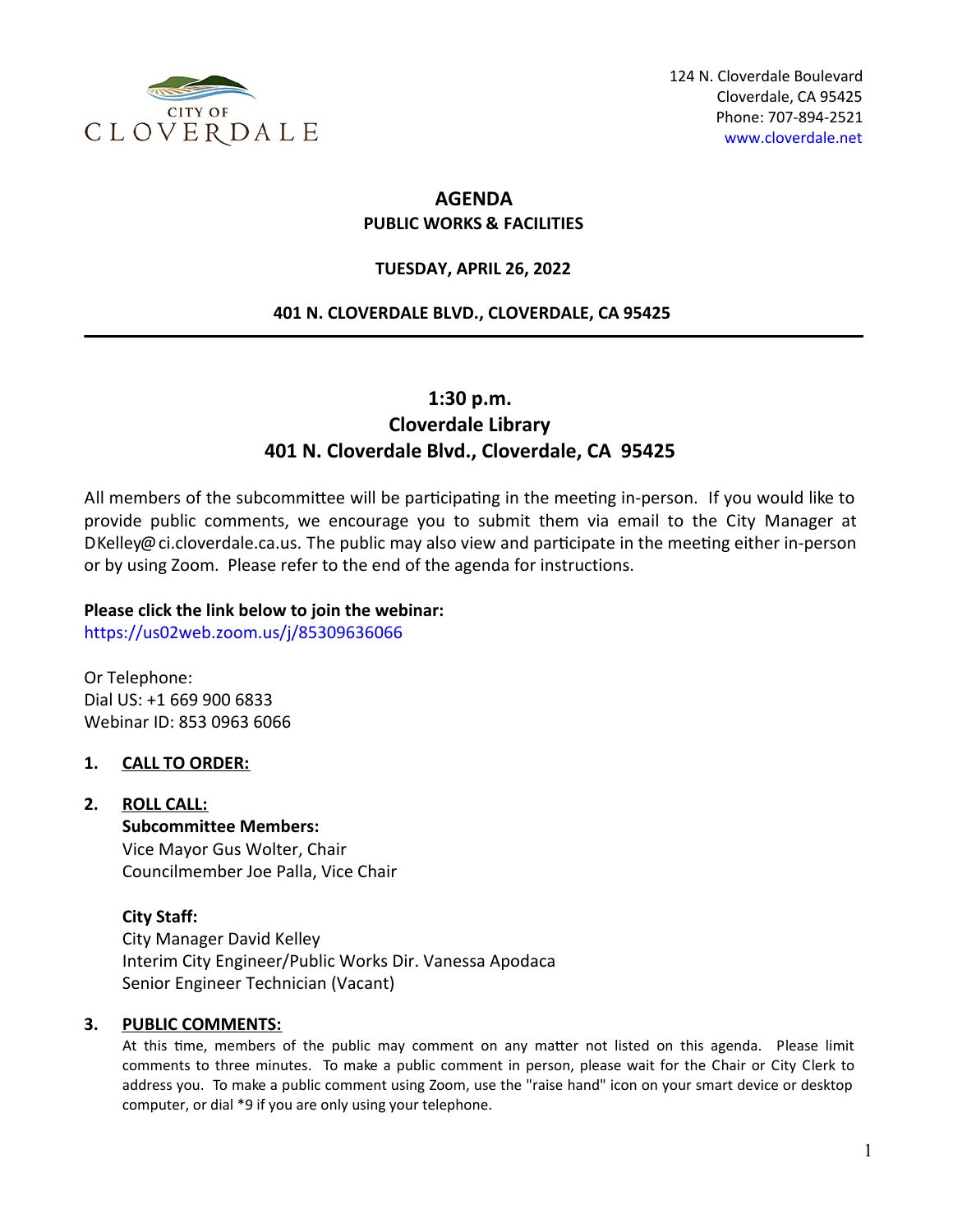## **4. COMMUNICATIONS:**

#### **5. CONSENT CALENDAR:**

5.a Minutes of the Public Works & Facilities meeting of March 22, 2022.

#### **Recommended Action(s):**

Approve minutes as presented or approve minutes with edits 22-03-22 PWF draft [minutes.pdf](https://legistarweb-production.s3.amazonaws.com/uploads/attachment/pdf/1339755/22-03-22_PWF_draft_minutes.pdf) 2022-03-22 Public Works & Facilities [Subcommittee](https://legistarweb-production.s3.amazonaws.com/uploads/attachment/pdf/1345017/2022-03-22_Public_Works___Facilities_Subcommittee_Amended_draft_minutes.pdf) Amended draft minutes.pdf

- **6.** NEW ITEMS FOR DISCUSSION:
	- 6.a Water Supply Update and Drought Response

#### **Recommended Action(s):**

Receive Update on State Water Board and Russian River Drought Response Group Actions to address Ongoing Drought Conditions in the Upper Russian River Watershed Memo to PW Committee - Russian river Voluntary Drought forebearance [agreement\\_2200419.pdf](https://legistarweb-production.s3.amazonaws.com/uploads/attachment/pdf/1344920/Memo_to_PW_Committee_-_Russian_river_Voluntary_Drought_forebearance_agreement_2200419.pdf)  $\overline{\mathscr{O}}$  Russian River Drought Workshop [Presentation](https://legistarweb-production.s3.amazonaws.com/uploads/attachment/pdf/1342210/Russian_River_Drought_Workshop_Presentation_v1.pdf) v1.pdf 2022-03-28 Upper RR 2022 Agreement Water [Forbearance](https://legistarweb-production.s3.amazonaws.com/uploads/attachment/pdf/1342211/2022-03-28_Upper_RR_2022_Agreement_Water_Forbearance_Program.pdf) Program.pdf

6.b South Cloverdale Infrastructure Assessment Report

#### **Recommended Action(s):**

Review the South Cloverdale Infrastructure Assessment Report and provide direction on next steps

South Cloverdale [Infrastructure](https://legistarweb-production.s3.amazonaws.com/uploads/attachment/pdf/1342161/South_Cloverdale_Infrastructure_Assessment_DRAFT_020422.pdf) Assessment DRAFT 020422.pdf

6.c Quit Claim for County of Sonoma Crocker Road Bicycle and Pedestrian Improvement Project

#### **Recommended Action(s):**

Review request by Sonoma County to approve a Quit Claim of City Owned Property for the County of Sonoma Crocker Road Bicycle and Pedestrian Improvement Project Draft QC DEED CITY OF [CLOVERDALE](https://legistarweb-production.s3.amazonaws.com/uploads/attachment/pdf/1342147/Draft_QC_DEED_CITY_OF_CLOVERDALE_2_3_22.pdf) 2 3 22.pdf Sonoma County Quit Claim Exhibit for Crocker - First [Street.pdf](https://legistarweb-production.s3.amazonaws.com/uploads/attachment/pdf/1342152/Sonoma_County_Quit_Claim_Exhibit_for_Crocker_-_First_Street.pdf)

6.d Restroom Company - Plaza Restroom Proposal for Cloverdale

#### **Recommended Action(s):**

Discussion of placement and construction for Plaza Restrooms Restroom Company - Plaza Restroom Proposal for Cloverdale [Park\\_03.28.2022.pdf](https://legistarweb-production.s3.amazonaws.com/uploads/attachment/pdf/1339781/Restroom_Company_-_Plaza_Restroom_Proposal_for_Cloverdale_Park_03.28.2022.pdf)

6.e Establishment of a Pickleball Court Project at Furber Park

#### **Recommended Action(s):**

Consider Approval of a Pickleball Court Project to the Adopted Park Capital Improvement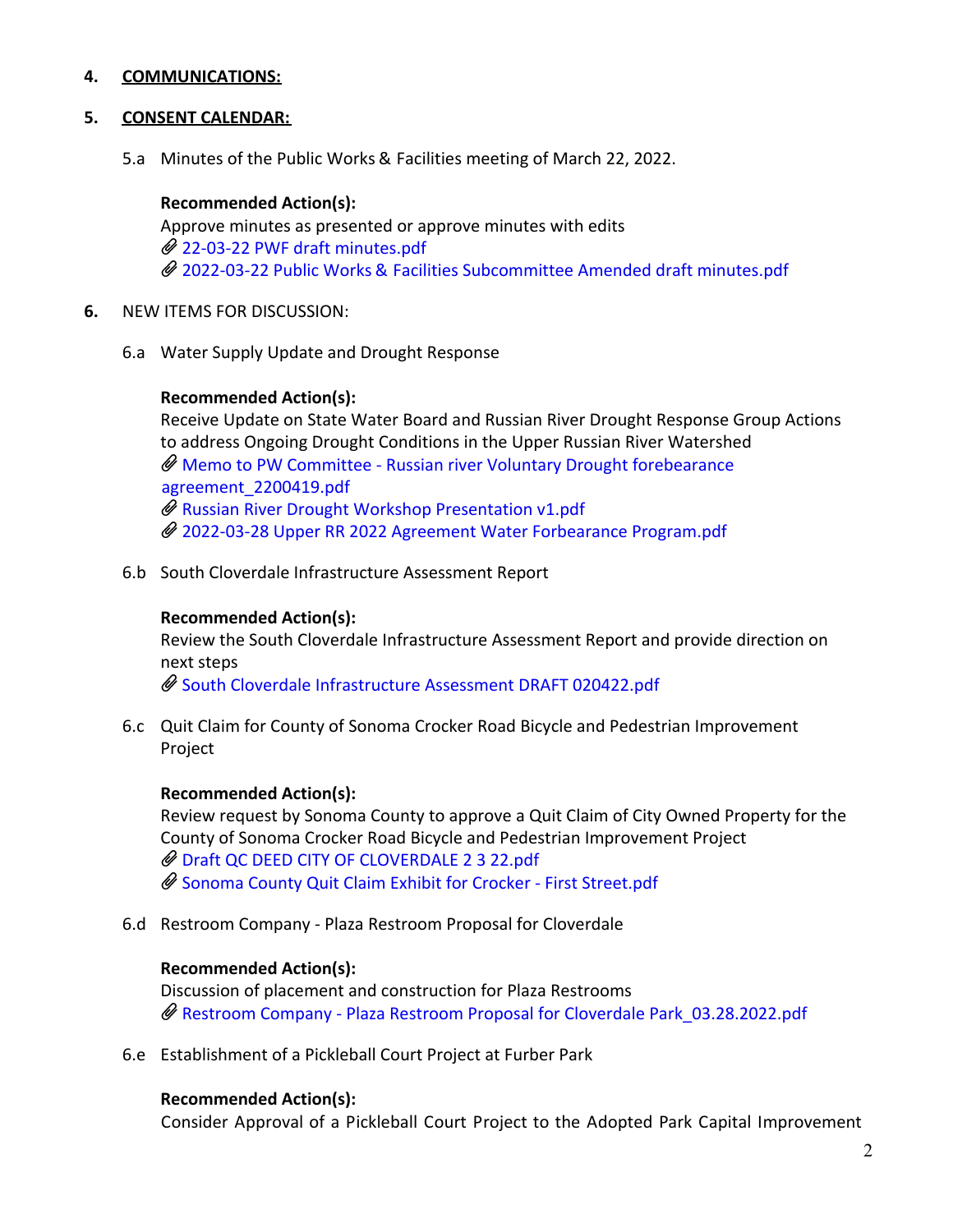Plan; Establish a project budget; authorize staff to accept informal bids submitted for the project and direct staff to return to Council for approval of construction agreements to carry out the project.

Draft Staff Report - Pickleball [Project.pdf](https://legistarweb-production.s3.amazonaws.com/uploads/attachment/pdf/1342224/Draft_Staff_Report_-_Pickleball_Project.pdf)

Pickleball Court [Exhibit.pdf](https://legistarweb-production.s3.amazonaws.com/uploads/attachment/pdf/1342226/Pickleball_Court_Exhibit.pdf)

Fruitless to Fruitful [Pickeleball](https://legistarweb-production.s3.amazonaws.com/uploads/attachment/pdf/1345018/Fruitless_to_Fruitful_Pickeleball_Article.pdf) Article.pdf

# **7. STANDING AND CONTINUED ITEMS:**

- 1. Update on City Grant Application submitted to Department of Water Resources for City-Wide Drought Relief Water System updates.
- 2. Update on Traffic/Pedestrian Safety at the South Cloverdale Boulevard/Healdsburg Avenue Intersection
- 3. Discuss development of a Citywide Street Striping plan/Pavement Management Program
- 4. Update on Per Capita Grant Program funding for City Park Basketball Courts
- 5. Update repair sidewalk & asphalt east 2nd Street (next to Eagle Tech)
- 6. Update on County of Sonoma Department of Public Health Vision Zero Project
- 7. Update on the Sustainable Groundwater Management Act/Potter Valley Relicensing Project
- 8. Annual SB-1 Project Status Update on Planned Improvements (update on 4th Street)
- 9. Update on Airport Capital Improvement Project
- 10. Update on Six Acres Mutual Water Company Pre-Annexation process
- 11. Update on Rule 20A
- 12. Update Broadband Funding and CUPC Upgrades
- 13. Update on 2nd Street City Park Master Plan

#### **8. FUTURE AGENDA ITEMS:**

#### **9. GOOD OF THE ORDER:**

#### **10. ADJOURNMENT:**

Adjourn to the next meeting on Tuesday, May 24, 2022, at 1:30 pm or alternate date as requested at Cloverdale Library, 401 N. Cloverdale Blvd., Cloverdale, CA 95425

**CERTIFICATION OF POSTING:** Pursuant to Government Code 54954.2, the agenda for this meeting was properly posted on or before April 21, 2022, at 5:00 p.m.

#### **PLEASE NOTE**

#### This Meeting will be conducted pursuant to the provisions of Assembly Bill 361 which amends the Brown Act.

- Public Attendees When asked to do so by the Chair, those wishing to address the City Council are asked to step up to the podium, speak directly into the microphone so everyone in the audience can hear and for your comments to be recorded into the official record. State your name and City of Residence for the record.
- Zoom Attendees will be muted until they are called upon for public comment. To make a public comment, use the "raise hand" icon on your smart device or desktop computer, or dial \*9 if you are using just your telephone. Please listen carefully for the Chair or Clerk to address you by name (or phone number) and for the audible Zoom notification that you have been unmuted. Once you begin your public comment, your three (3) minutes will begin.
- If you would prefer to submit public comment in writing, please email your comments to DKelley@ci.cloverdale.ca.us. If you are commenting on a specific agenda item or items, please stat the agenda item number(s) in the subject line of the email. All comments received will be provided to the Committee